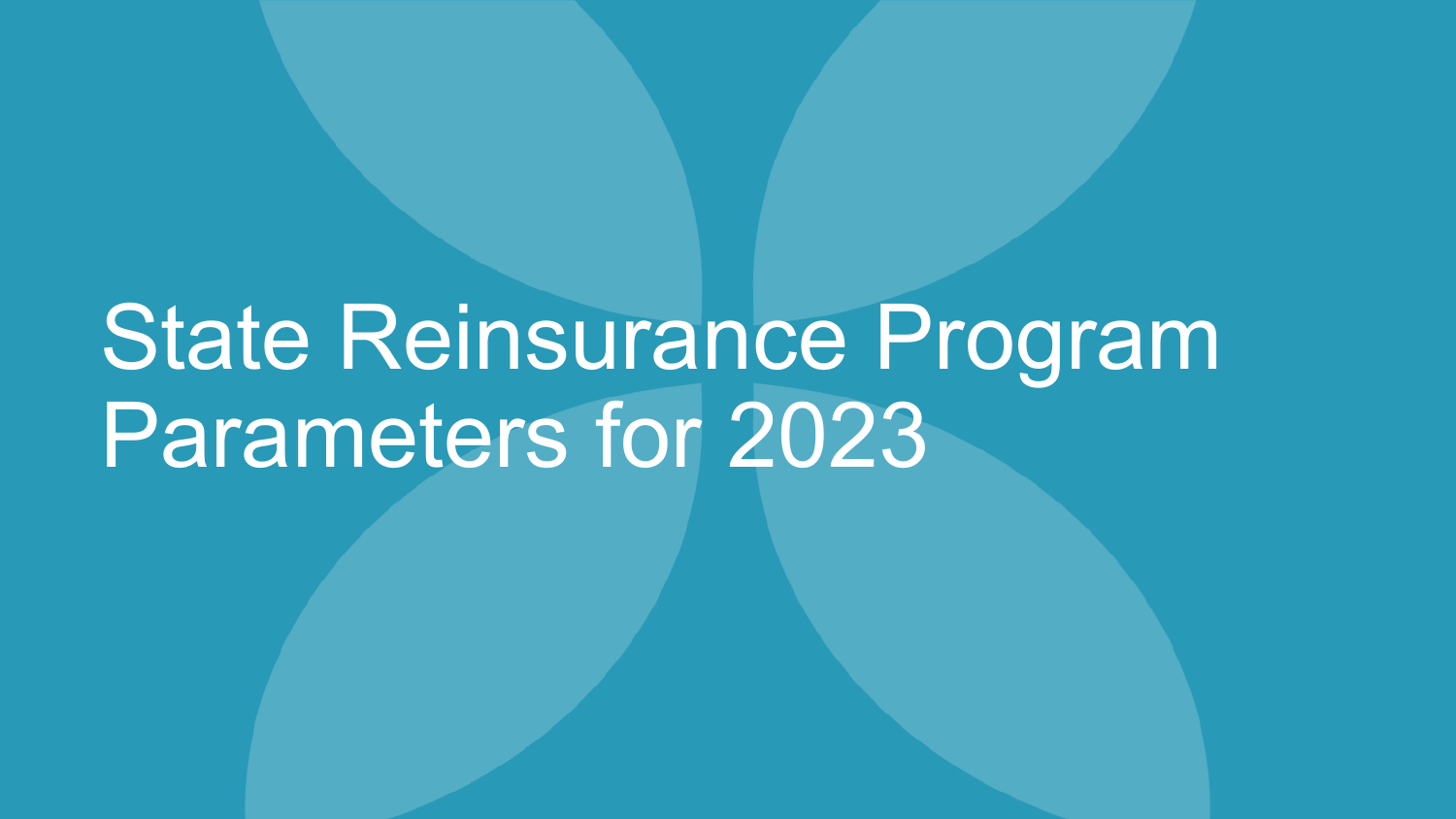# SRP Parameters - Regulatory Requirements

#### **COMAR 14.35.17.04**

B. Each year the Board shall set the payment parameters for the State Reinsurance Program by determining the following factors:

(1) An attachment point;

- (2) A coinsurance rate;
- (3) A reinsurance cap; and

(4) A market-level dampening factor provided by the Commissioner, if determined necessary by the Board.

#### **C. For each benefit year after 2019, the Board shall set the estimated payment parameters for the State Reinsurance Program on or before April 1 of the calendar year preceding the applicable plan year.**

D. For each benefit year after 2019, the Board shall set the final payment parameters for the State Reinsurance Program before December 31 of the calendar year preceding the applicable plan year.

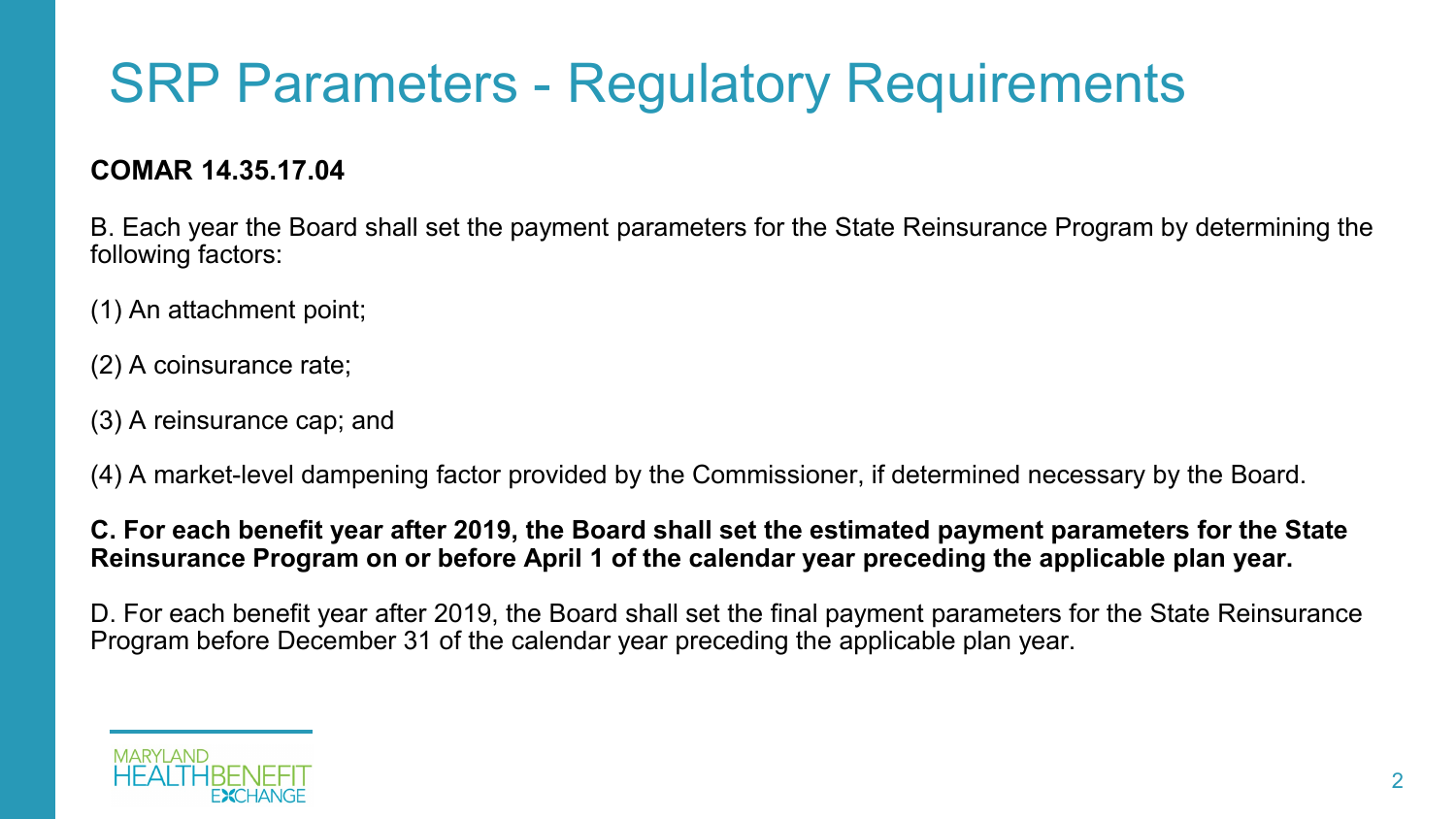## Calendar Year 2022 SRP Key Dates

| <b>February 21, 2022</b>          | <b>MHBE Board</b>  | Set estimated 2023 SRP parameters.                                                                                                     |  |
|-----------------------------------|--------------------|----------------------------------------------------------------------------------------------------------------------------------------|--|
| May 2, 2022                       | MIA.               | 2023 Rate Filing Deadline                                                                                                              |  |
| May 2022                          | <b>MHBE Policy</b> | 2021 Carrier Data Submission:<br>- 2021 and emerging 2022 claims continuance table<br>- 2021 Carrier EDGE Server Data                  |  |
| June 30, 2022                     | <b>MHBE Policy</b> | 2021 Carrier SRP Accountability Reports Due                                                                                            |  |
| Early July 2022                   | <b>MHBE Policy</b> | - Finalize recommended 2023 SRP parameters and<br>recommendation for SRP & Risk Adjustment Interaction<br>- Estimate 2021 SRP payments |  |
| <b>July 18, 2022</b>              | <b>MHBE Board</b>  | Set final 2023 SRP parameters.                                                                                                         |  |
| Mid-August $-$ Early<br>September | <b>MIA</b>         | MIA 2023 rate release                                                                                                                  |  |
| September 2022                    | <b>MHBE</b>        | Issuers receive SRP payments for 2021 claims experience                                                                                |  |

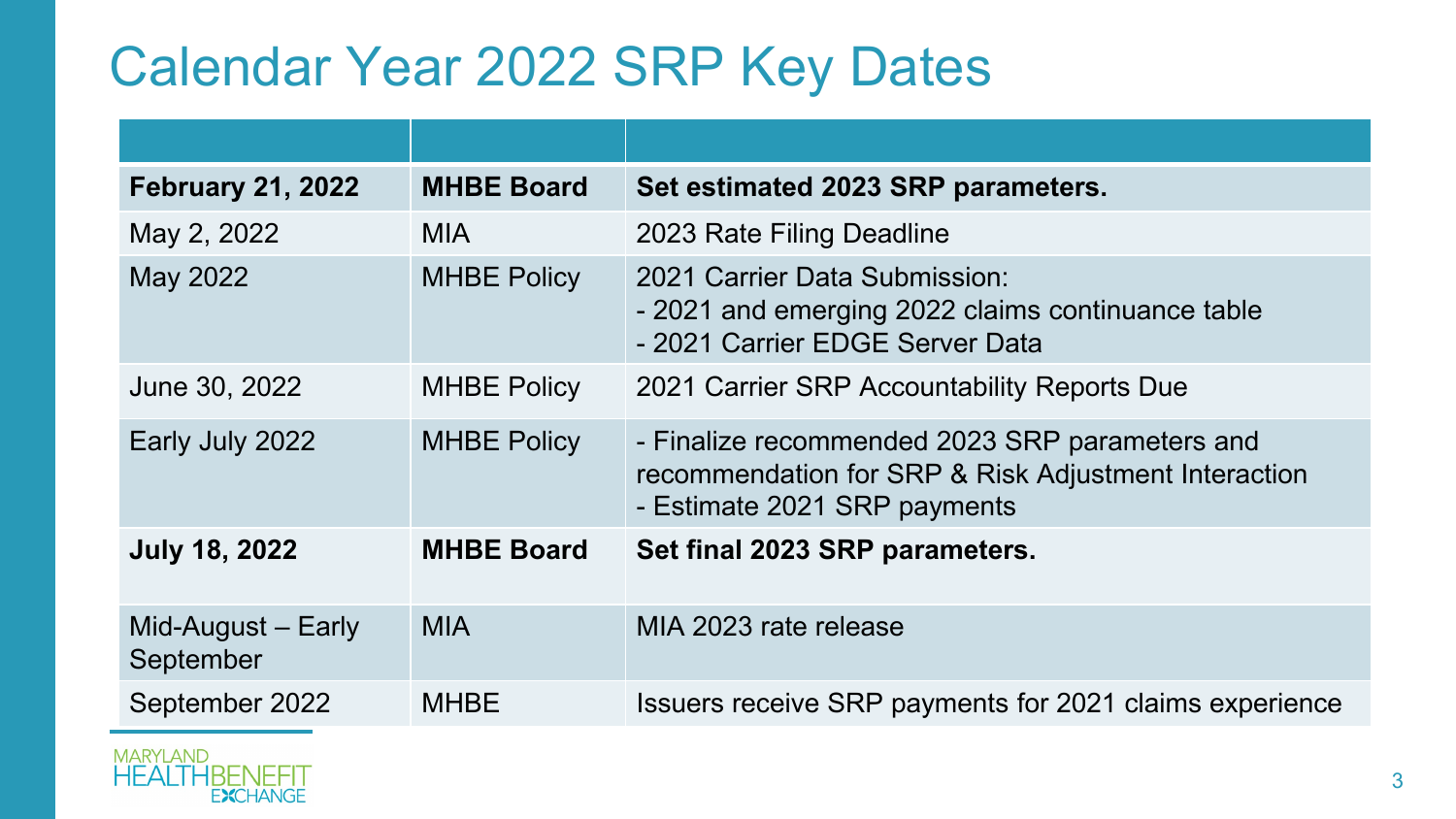#### Estimated 2023 SRP Parameters – Staff Recommendation

- For the purposes of 2023 rate filing, MHBE staff recommend no change to the existing attachment point, coinsurance rate, and cap.
- MHBE staff recommend that the Board again determine that a dampening factor, to be provided by the Commissioner, is required.

| <b>Parameters</b>       | <b>Final 2019</b> | <b>Final 2020</b> | <b>Final 2021</b> | <b>Final 2022</b> | <b>Estimated 2023</b> |
|-------------------------|-------------------|-------------------|-------------------|-------------------|-----------------------|
| <b>Attachment Point</b> | \$20,000          | \$20,000          | \$20,000          | \$20,000          | \$20,000              |
| <b>Coinsurance</b>      | $80\%$            | 80%               | 80%               | 80%               | 80%                   |
| <b>Rate</b>             |                   |                   |                   |                   |                       |
| Cap                     | \$250,000         | \$250,000         | \$250,000         | \$250,000         | \$250,000             |
| <b>Dampening</b>        | .800              | .785              | .760              | .805              | Yes                   |
| <b>Factor</b>           |                   |                   |                   |                   |                       |

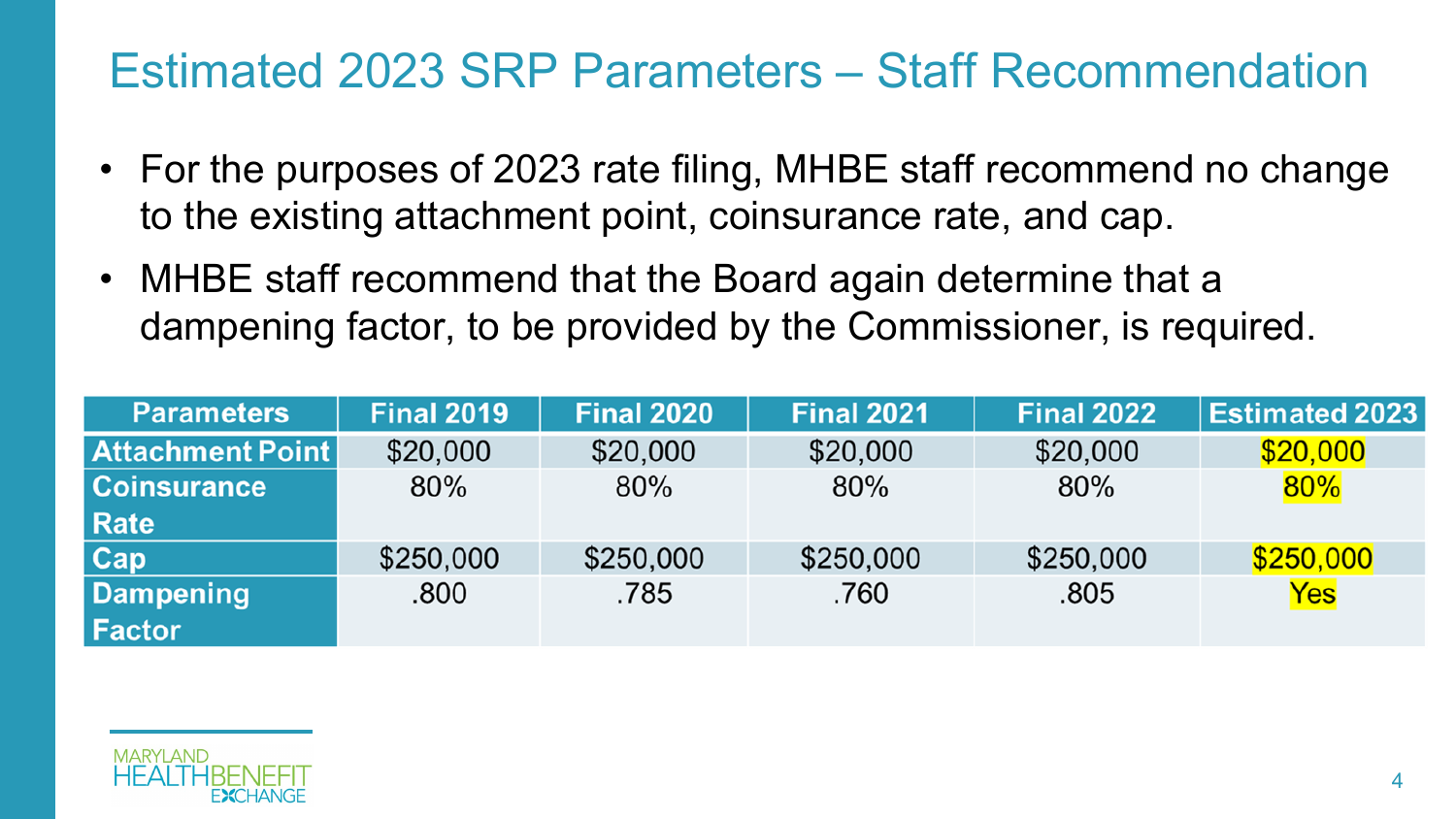#### Projected SRP Fund Expenses and Income: Plan Year 2023

- We project that using the current parameters, under a range of scenarios, the SRP would remain solvent in 2023.
- **Federal funding would** be fully used (no carryover to a following year).
- State funding would be necessary, and we would end 2023 with a state balance of \$245M - \$553M depending on the scenario.

|                                              | 2021 Est.     | <b>2022 Est.</b>                 | 2023 Est.:<br><b>ARPA Ends</b> | 2023 Est.:<br><b>ARPA Continues</b> |
|----------------------------------------------|---------------|----------------------------------|--------------------------------|-------------------------------------|
| <b>SRP Cost</b>                              | \$432,632,395 | \$491,646,596                    | \$505,995,722                  | \$514,515,711                       |
| <b>Other</b><br>Expenditures*                | \$100,000,000 | \$21,900,000                     | \$42,000,000                   | \$42,000,000                        |
| <b>Fed. Funding</b>                          | \$474,542,755 | \$336,886,680 -<br>\$474,560,974 | \$243,752,593                  | \$360,807,099 -<br>\$496,635,345    |
| <b>State Funding</b>                         | \$124,158,202 | \$126,945,429                    | \$129,795,226                  | \$129,795,226                       |
| <b>End of Year</b><br><b>Balance - Fed.</b>  | \$109,228,272 | $$0 -$<br>\$92,094,928           | \$0                            | $$0 -$<br>\$74,214,563              |
| <b>End of Year</b><br><b>Balance - State</b> | \$367,382,103 | \$420,748,165 -<br>\$466,327,531 | $$245,300,263-$<br>382,974,557 | \$353,834,780 -<br>\$553,122,757    |

\*Can only be funded with state dollars. 2021- Medicaid transfer; 2022 -YA subsidy and SPDAP; 2023 - YA subsidy, Health equity grants, and Community Health Resources Commission.

Cost and funding projections from Lewis & Ellis 10-year projections as of 2/3/22.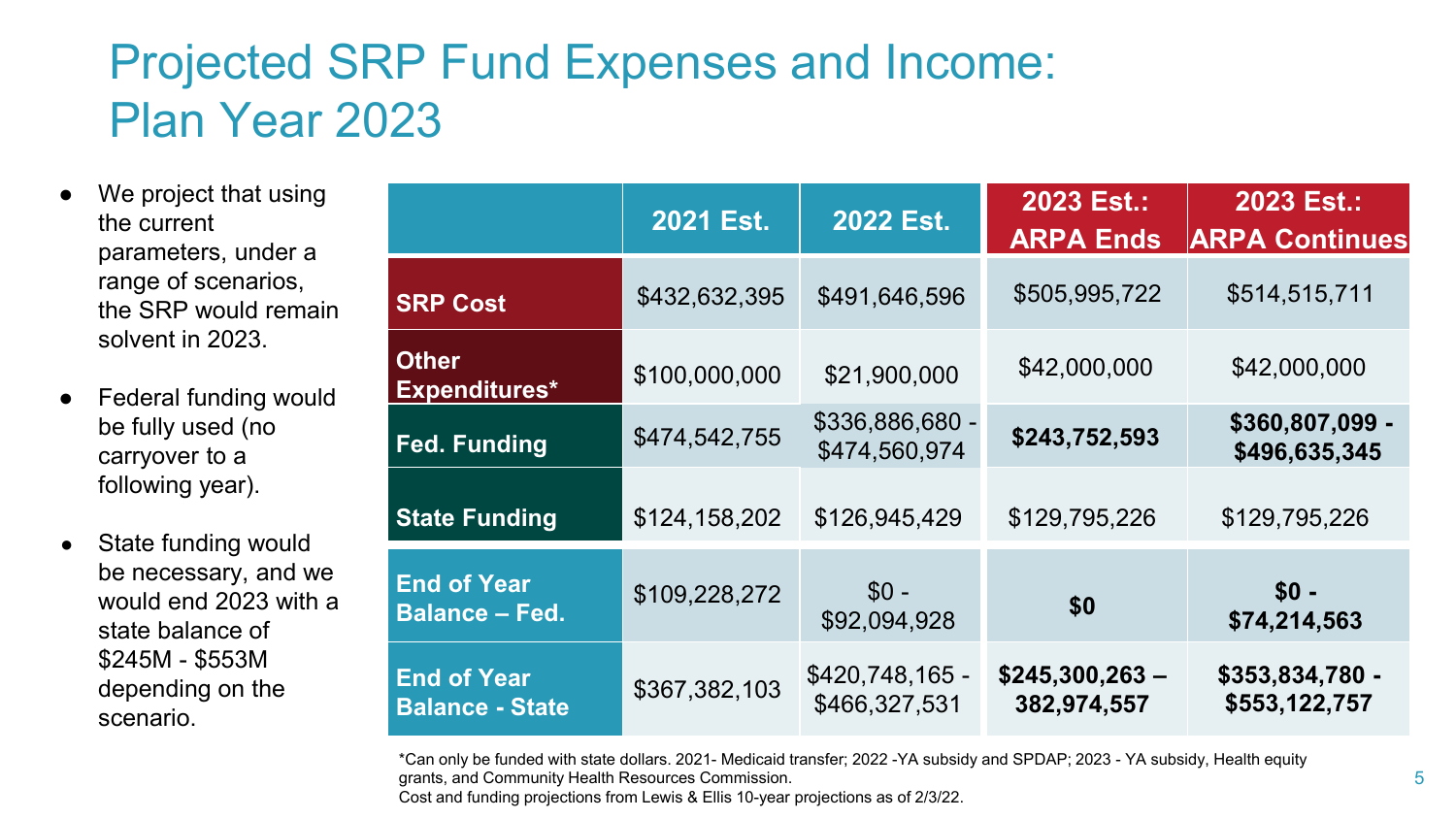## Summary of Next Steps

- **1. Feb. 21**: Board sets estimated 2023 reinsurance parameters to inform rate filings due May 2
- **1. February-March:** 30-day public comment period on estimated reinsurance parameters, excluding dampening factor
- **1. May**: Carriers submit 2021 and emerging 2022 claims data; MHBE and MIA analyze in May and June to recommend final 2023 reinsurance parameters
- **4. July**: Board sets final 2023 reinsurance parameters